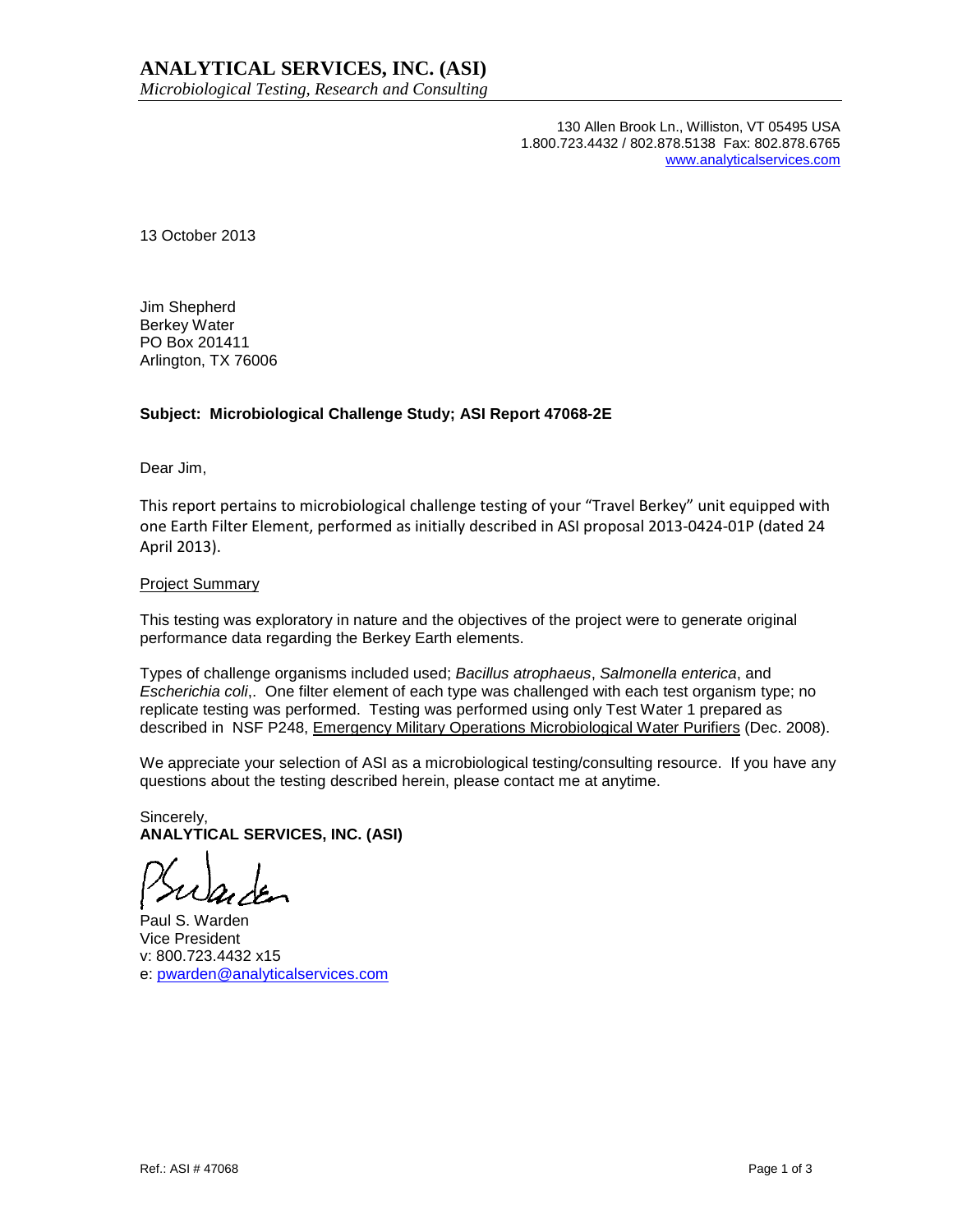# **Project Description**

The objective of this testing was to generate microbial reduction performance data for the Berkey Water Earth Element Travel Berkey systems were provided for testing. It is understood the filter elements contain complex, proprietary filter matrices that treat water from the 1.5 gallon (5.7L) reservoir, and that no true integrity test procedure is currently available to verify the condition of the filter media and proper installation.

The Travel Berkey units were operated as per manufacturer's instructions. For efficiency, the challenge organisms were cocktailed and trials were performed as summarized below (using a new filter element for each trial);

- P248 Test Water 1 with E. coli ATCC 15597 and Salmonella enterica ATCC 14028
- P248 Test Water 1 with *B. atrophaeus* (ATCC 9372, spores).

The log reduction goals for this project were established by the client as follow:

- Vegetative bacteria: 4 log reduction
- **Bacterial spores:** 3 log reduction.

Organisms with the exception of B. atrophaeus were propagated as per ASI's standard procedures and stock samples collected prior to use as positive control samples. A suspension of B. atrophaeus spores (ATCC 9372) was purchased commercially from Sterilator Company, Inc. (Cuba, NY). The challenge water for the initial trial was prepared as per NSF P248 Phase I General Test water using DI water.

Prior to testing, each filter element (with the exception of the Earth elements) was primed using priming buttons provided and laboratory deionized water according to client's instructions. Each filter element was then installed in a Travel Berkey unit and the units were then filled with sterile laboratory deionized (DI) water for collection of negative control samples. Each negative control was analyzed for all four test organisms. Once negative controls were collected, the units were emptied of any remaining sterile DI water and the reservoirs were filled with approximately 2.5 L of test water. The test water was seeded with challenge organism stock prior to addition to the travel units , to achieve pretreatment concentrations of approximately 10e5 spores/mL (B. atrophaeus) and 10e7 CFU/mL (E. coli and S. enterica). One influent sample was collected from the test water prior to adding to the test units. The results from the analysis of this sample established the pretreatment concentrations and were used to calculation log reductions of each organism type.

After the majority of the seeded reservoir volume had been processed, effluent samples were collected from the treated water chamber tap. The treated water samples were composites of all the water treated up to that point in the test. Data from these analyses were used to determine the log reduction achieved.

All samples were analyzed quantitatively as per ASI's standard procedures. Log reductions for each organism type were calculated as follows:

$$
Log Reduction = Log_{10}(\frac{Influent concentration}{Effluent concentration})
$$